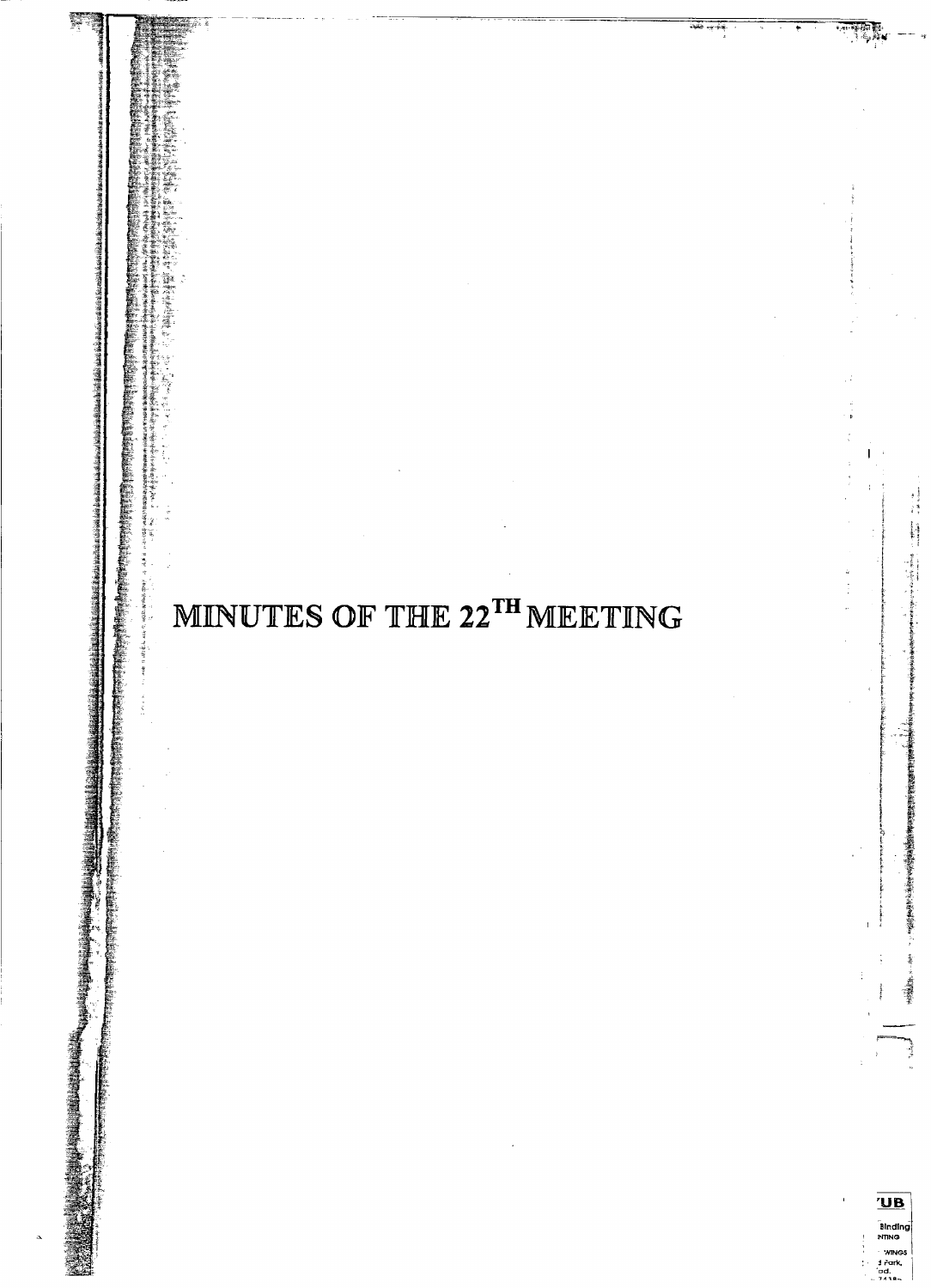MINUTES OF THE 22ND MEETING OF THE EXECUTIVE COMMITTEE OF THE BOARD OF GOVERNORS HELD ON 21ST JUNE, 1990 IN THE CONMITTEE ROOM OF THE **WORKS** The 22nd meeting of the Fxecutive Committee of the Ecard of Covernors of the Housing Foundation was held in the Committee room of the Works Division on the 21st June, 1990. The following attended the meeting:- $(1)$ Mr. S.A.S. Ainuddin, Chairman. Secretary, Ministry of Housing and Norks,  $(2)$ Mr. M.I. Rajput, Director Ceneral. Pak. PWD.  $(3)$ Mr. Igbal Ahmad, Joint Secretary, Works Division.  $(4)$ Mr. Manzur Hussain.  $F.A.$ Works Division.  $(5)$ Mr. Mohammad Samiullah, Joint Secretary, Cabinet Division.  $(6)$ Mr. Mohammad Younus Khan, Deputy Secretary, Works Division.  $(7)$ Dr Mchammad Rasool Khan, Director Ceneral, Housing Foundation. The following attended by special invitation:- $1$ ). Mr. Jalees Ahmad Siddigi, Joint Secretary, Ministry of Defence.  $2)$ Mr. Masood Ali Zaidi, Chief Engineer, Pak. PWD.  $3)$ Mr. Ghulam Hussain Memon, Acting Chief Engineer (Wroth), Pak. PWD. Mr. Moin Ahmad Siddigi,<br>Director Administration, 4) Housing Foundation. Mr. Abdul Hamid Arif,  $5)$ Director Technical, Housing Foundation. Mr. Perviez Akhter,  $6)$ Section Officer, Housing Foundation. Welcoming the participants the Chairman described  $2.$ 

an din din T

「地方の場所は、15%

「私は、その後、その後、その後、「世界の経済の社会」という。<br>「その他の経済のことに、その他の経済のことに、その他のことは、この他のことは、その他のことは、その他の政治の政治を受けても、その他には、その はたい こうしょう しょうしょう コード・コード

【1000年】 2000年,1000年(1000年) 1000年(1000年) 1000年(1000年) 1000年(1000年) 1000年(1000年) 1000年(1000年) 1000年(1000年) 1000年(1000年) 1000年(1000年) 1000年(1000年) 1000年(1000年) 1000年(1000年) 1000年(1000年) 1000年(1000年) 1000年(1000年) 1000年(1000年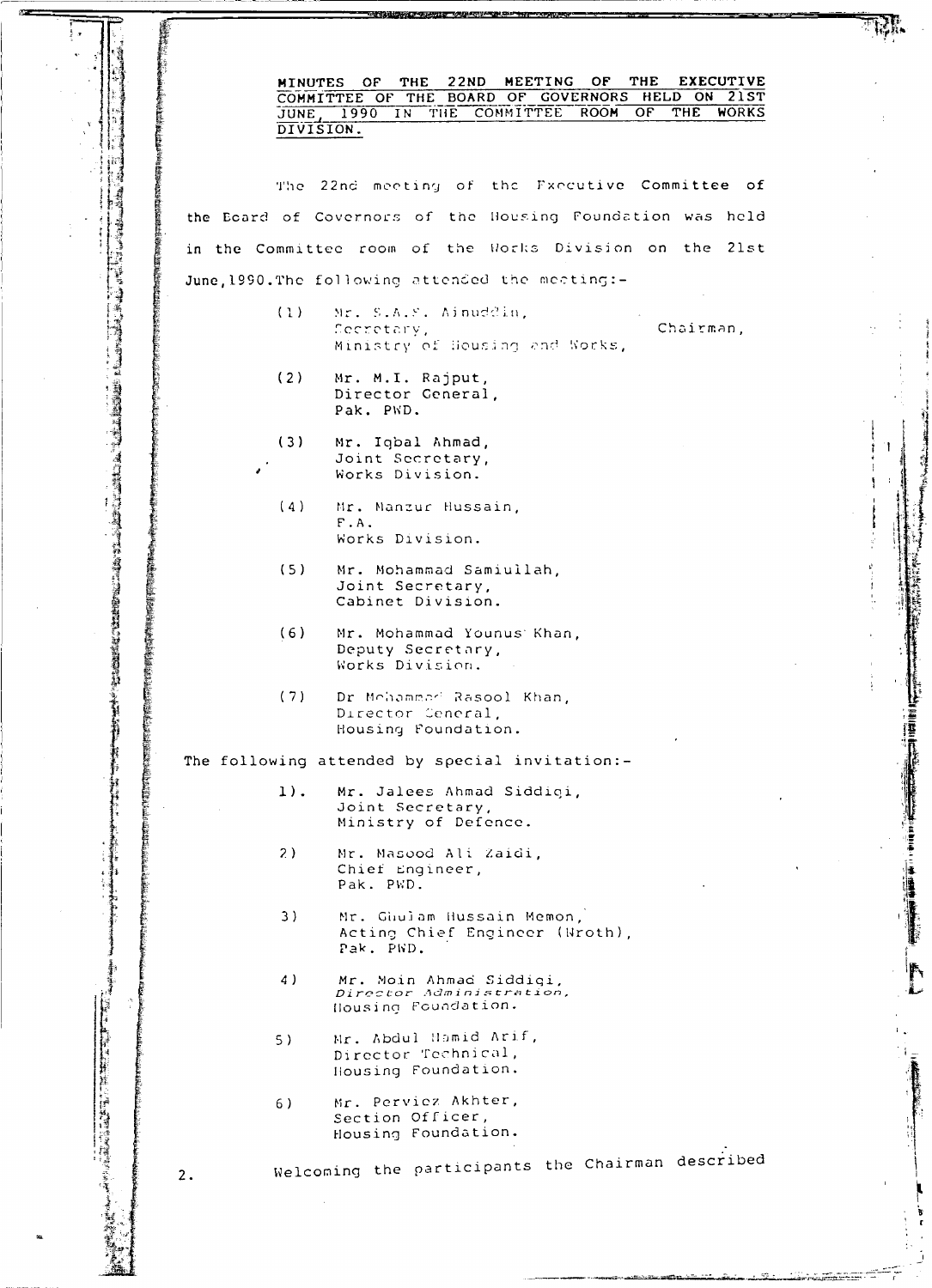in brief the background of the Scheme and progress made so for, for the benefit of those who were attending the meeting for the first time. The participants were informed that the Scheme was approved by the Cabinet in 1986 for construction of 5,000 houses on ownership basis in two phase. In the first phase the Foundation had undertaken the construction of 1886 houses of six categories in Sectors I-8/2 and G-11 for which all arrangements to start construction have been finalised. The second phase, he stated, provided for construction of 2825 houses of the same six categories, would be undertaken in Sectors D-12 and E-12 as soon as possible.

计自动调谐 计非线波仪

۱j

The Secretary, Housing and Works, also intimated  $\overline{3}$ . that according to the policy for allotment of houses under phase-I of the Scheme, 5% of the plots were left at the discretion of the Chairman, Board of Governors, and the Executive Committee each for accommodating the persons who, some how or, the other, could not fulfil the criteria laid down for the purpose. It was emphasized by him that the land for extension of phase-I of the Scheme in I-8/3 and I-8/4 had not become available in the normal course but as a result of very special efforts made for it at various levels and through different channels. He also stated that there were a number of Government functionaries who had assisted whole heartedly not only in obtaining the additional land for phase-I Extension but had also helped in many other ways in furthering the cause of the Scheme and who could not be accommodated within the 5% discretionary quota initially provided in the Scheme. Besides, it was clarified that the land in Sectors I-8/3 and I-8/4 was in addition to the original allocation of the land for the Scheme as approved by the Cabinet for construction of 5,000 houses. In view of these considerations, it was decided that the allocation for allotment of houses in phase-I Extension should be made as follows:-

**医血压定常服剂及主要成素 的第三人** 

**を現代の場所では、その場所の地域の場所の場所がある。現代は、その場所の場所では、その場所の場所である場所の場所では、その場所では、その場所では、その場所では、その場所がある。その場所がある。その場所では、その場所では、その場所では、その場所では、その場所では、その場所では、その場所では、その場所では、その場所では、その場所では、その場所では、その場所では、その場所では、その場所では、その場所では、その場所では、その場所では、その場所では** 

■三十三の第三人は「大平・長いの気持ちの時代」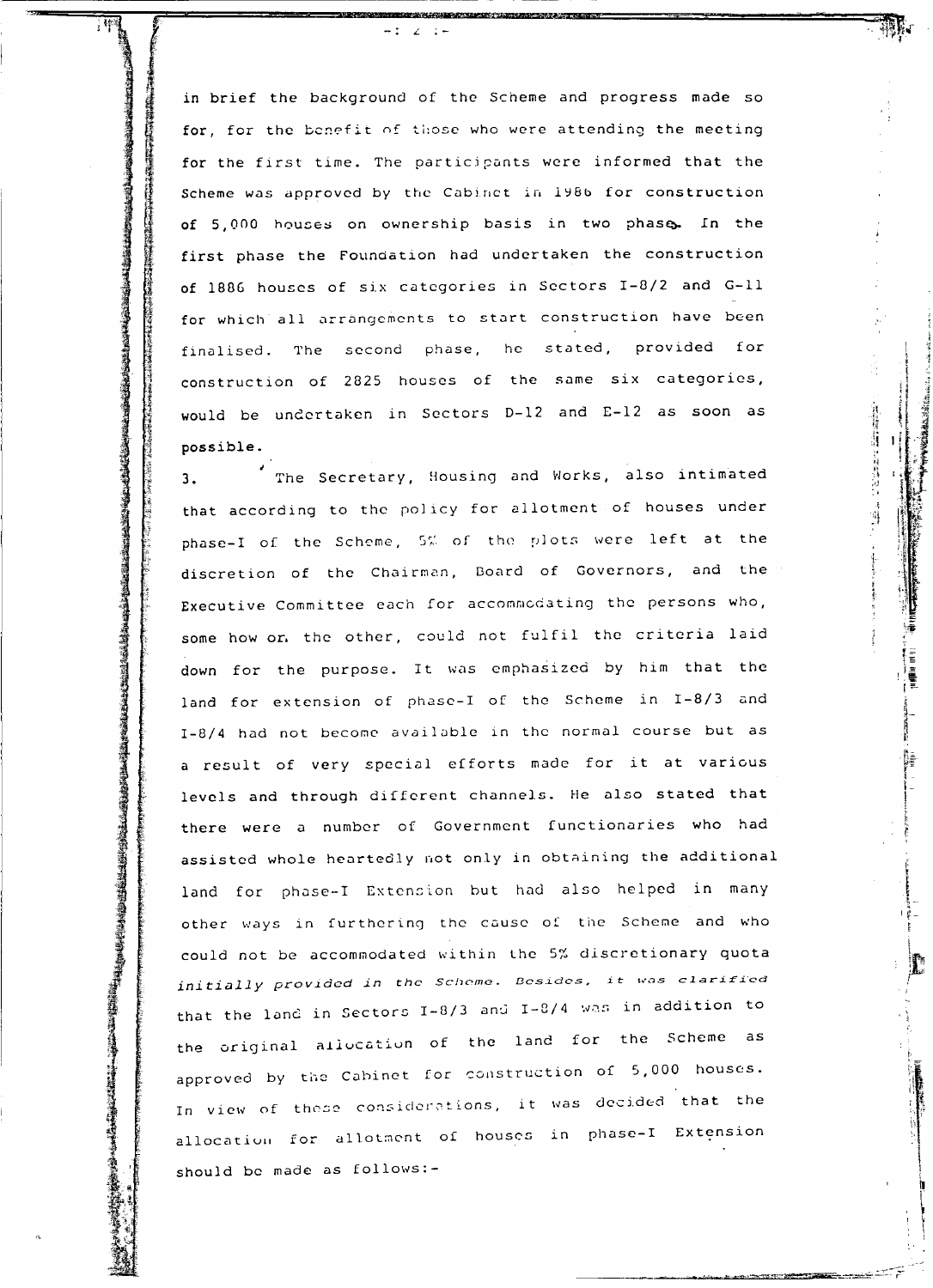Merit

80%

Quota of the Chairman,  $10%$ Board of Governors (Minister).

Quota of the Executive  $10\%$ Committee.

The Committee was informed that the processing  $\overline{4}$ . of applications pending for allotment of houses under phase-I Extension both against the discretionary quota and on merit had since been initiated. The Chairman was pleased to direct that verification of assests of the applicants for allotment. of category-I houses should be done through the Establishment Division by 23-6-1990 and allotment letters be issued as soon as clearance was received. The Committee was informed that the list of applicants for allotment of category-I had already been sent to the Establishment Division. The Committee was also informed that the applicants for the allotment of category-III houses were being issued letters for furnishing affidavits as already decided earlier in the case of phase-I of the Scheme.

 $5.$ On a query regarding policy of inviting affidavits from the applicants for allotment of category-II, houses it was decided that in the affidavit for category-II, a penalty clause should be added that in case the declaration made in the affidavits was found to be incorrect, not only the allotment made would be cancelled, but the money deposited by the applicant would also be forfeited. It was decided that for this purpose certain percentage of cases would be selected at random for subjecting them to detailed scrutiny. The Chairman directed that a draft of the requisite affidavit be prepared and submitted to him for approval.

6. It was brought to the notice of the Committee that certain applicants who had originally applied for allotment of a house in lower category had requested for being allotted a house in a higher category for the reason that after submission of the applications they had been promoted to higher pay scale and had thus become entitled to a higher category of house, or that some change in their divaluation and commence are a particular and deliveration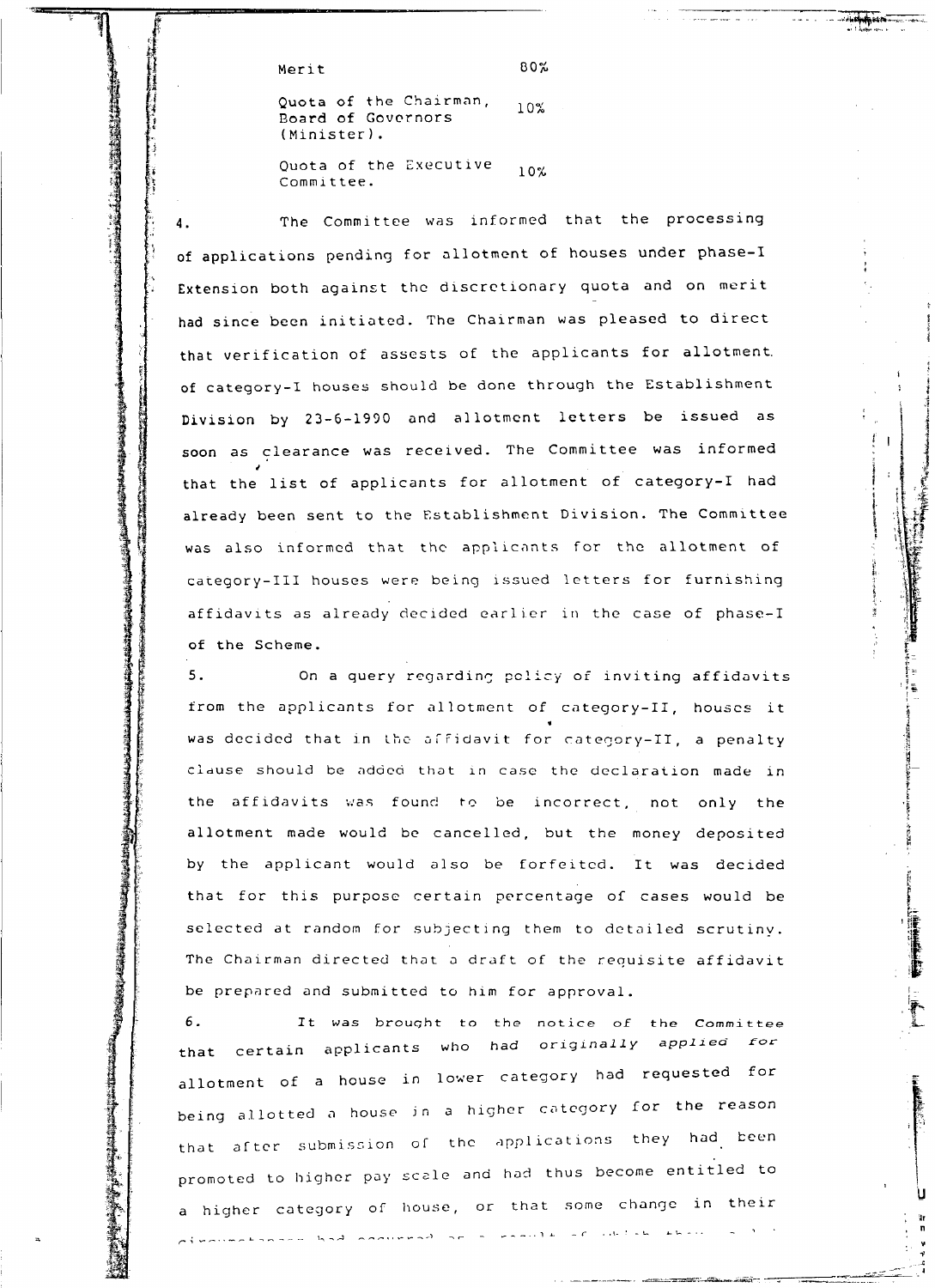a bigger house, etc. It was decided that change of category in such cases will not be allowed.

 $4$   $-$ 

**္ 《時間の対応の対応の状態の状態の状態は、それでは、そのこの状態は、そのための状態は、そのためのための状態があるが、そのためのための状態をある。そのためは、そのための状態は、そのためのためのために、そのための状態がある。このための状態は、そのための状態は、そのようなのでは、そのためは、そのようなので、そのようなので、そのようなので、そのようなので、そのようなので、そのことは、そのようなので、そのこのためで、そのようなので、そのこのた** 

ASSAMATECTOSAARATECTORATECTORATECTORATECTORATECTORATECTORATECTORATECTORATECTORATECTORATECTORATECTOR

The Committee was informed that there were a good  $7.$ number of applicants under phase-I of the Scheme who, though qualified on merit, yet could not be allotted houses because of lesser number of plots available in original phase-I of the Scheme. Some of such applicants decided to withdraw their deposited amounts, while some of them kept the amount deposited with the Foundation. It was decided that those who had withdrawn their money should be allowed to redposit the money and participate in the Scheme subject to the regularisation condition to be laid down for this purpose by the Chairman. But it was clarified that those who had allowed their money to be retained by the Foundation would get priotity over those who had carlier withdrawn their money.

It had been decided in an earlier meeting of the 8. Executive Committee held on 28-5-1989 that the Federal Government employees who had been re-employed on attaining the age of superannuation on the same terms and conditions as of the regular employees, may also be considered for participation in the Housing Scheme on merit. There were a few employees who qualified on this basis but could not apply in time for certain reasons. It was decided that they may also be given a chance to apply now, if they so desired for consideration on merit in phase-I extension. The Committee could consider such requests as hardship cases on case to basis. case basis.

The Committee was informed that some of the  $9.$ applicants selected for allotment of houses in phase-I Extension under the discretionary quota of the Chairman, Board of Governors, and the Executive Committee seemed to be eligible for being considered on merit. It was, therefore, decided that their names may be may considered for transfer to the merit list. In this way, these persons eligible for merit quota would get regularized and more seats would be available for allotment under the discretionary quota. It .<br>And Successful Best Changerstan, Crop discretion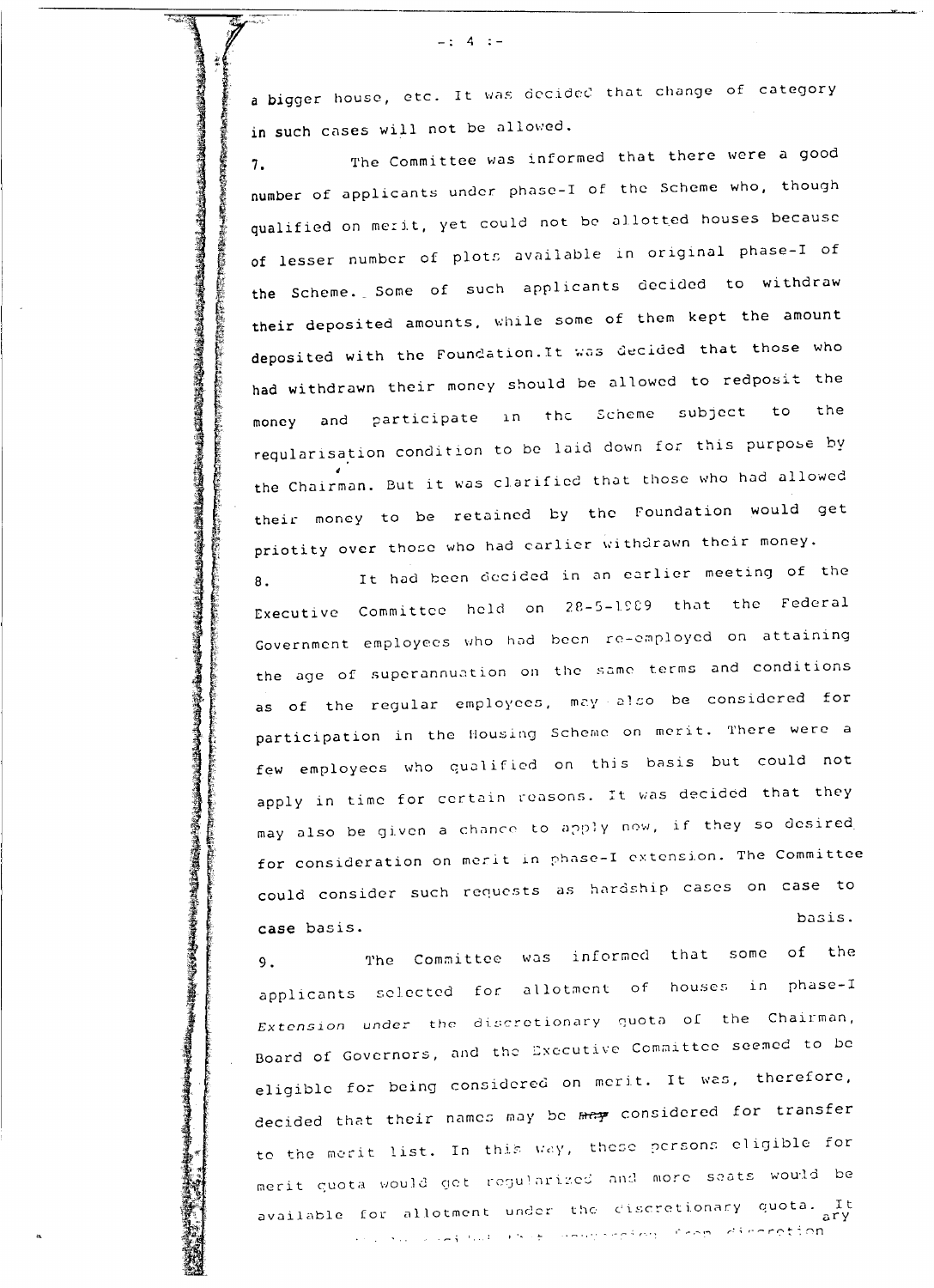to merit be done and the number of such cases assessed immediately and reported to the Executive Committee.

 $-: 5 : -$ 

On an enquiry from the Chairman, it was pointed  $10.$ out by the Director General, Housing Foundation, that the number of plots in category-I in phase-I Extension was more than the number of applicants, while the number of applicants in category-II was double the number of plots in that category. It was, therefore, decided that an effort should be made to get the surplus plots in category-I converted into category-II by the CDA so that more applicants in category-II could be accommodated.

Ą.

1980年10月,1980年前,1980年10月18日,1月18日,1月18日,1月18日,1月18日,1月18日,1月18日,1月18日,1月18日,1月18日,1月18日,1月18日,1月18日,

ţ.

τ÷

It was also decided by the Committee that the  $11.$ cases of the applicants placed in priority-II may be considered for allotment in phase-II of the Scheme, as and when announced.

The Committee was informed that pursuant to the  $12.$ decision taken in the previous meeting of the Executive Committee, some sample survey was done by the Director General, Housing Foundation, and the Acting Chief Engineer (North), Pak. PWD directly. According to the Director General, Housing Foundation, almost 60% of the persons interviewed by him expressed a desire to get their houses constructed through Housing Foundation while 40% only showed interest for construction of the houses under their own arrangements. The CE(North), however, informed that about 80% of the allottees desired to build their houses under their own arrangements.

A general discussion about the tenders received  $13.$ and the actions taken in consultation with the bidders/ contractors to bring down the rates then took place and the consensus was that the rates being on the high side, should be brought down as a result of the technical scrutiny and negotiations with the builders. It was, therefore, decided that a detailed news letter, (which would be the third in the series) may be sent to each allottee explaining in detail the effort made by the Foundation to get the Scheme implemented on the lowest possible rates and he/she should be given one of the following options:-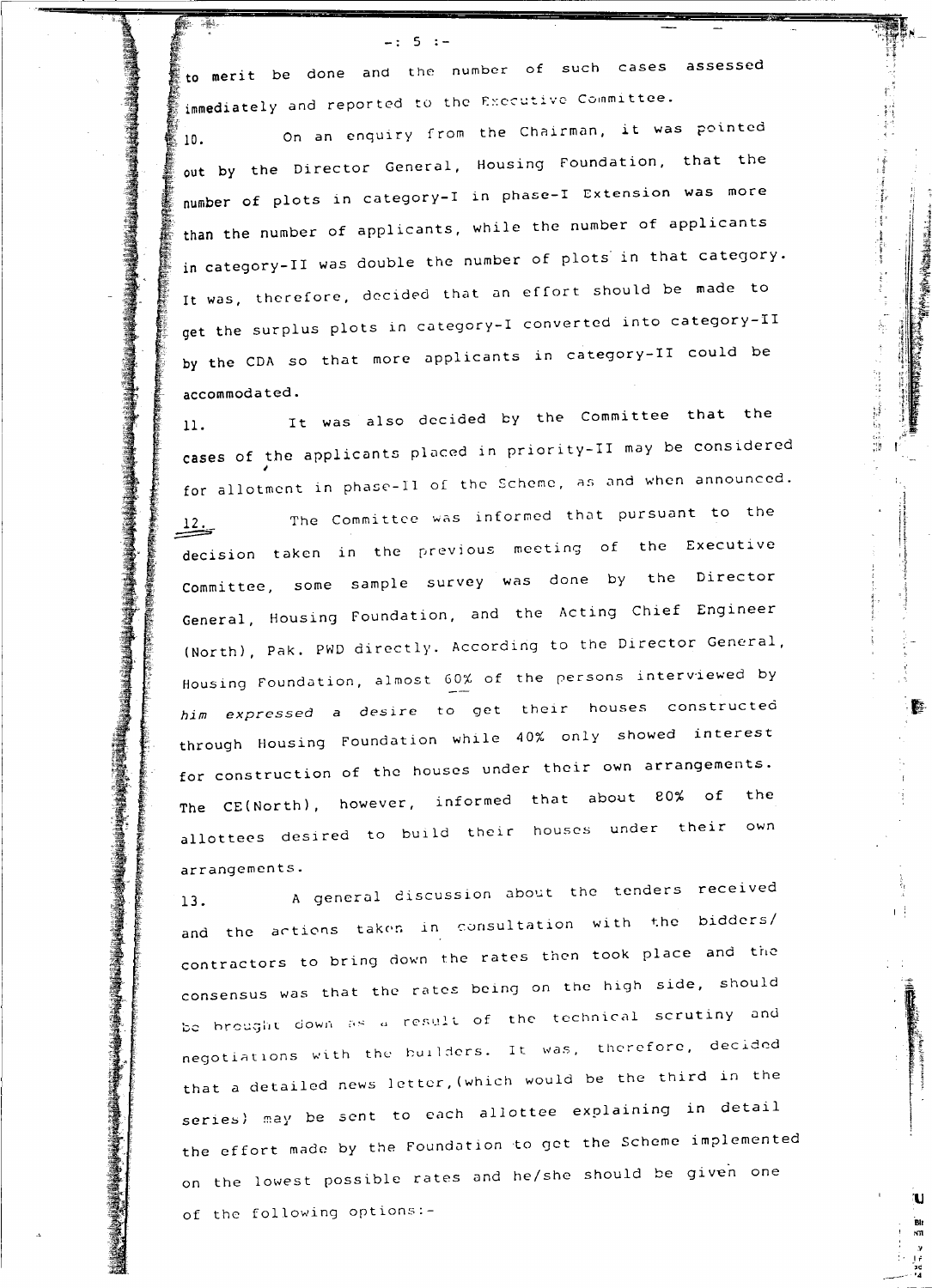$-$ : 6 :-

- Whether he/she desires to get his/her house  $(i)$ constructed through the Housing Foundation at the rates finally agreed with the builders after negotiations.
- (ii) Whether he/she would like to get the basic house built through Foundaion's arrangements according to its approved design and specifications for the selected plans of the owners. The time of completion should be a period of  $\swarrow$  two years. The finishing could be undertaken in accordance with the agreed arrangements of the owners with the Foundation and subject to monitoring of the Foundation and the prescribed standards/specifications. In this case the owner will be required to pay at least 2% of the cost as consultancy fee to the Housing Foundation.
- In case none of the above two options are  $(iii)$ acceptable to the prospective owner he/she would be allowed to take back the money deposited by him/her with interest accured thereon at the prevailing rate.

The suggestion/request of a number of applicants that they should be allowed to construct the house themselves subject to monitoring of the Foundation, with penal/cancellation provision, was also considered and not adopted but will be reported to the Board of Governors.

It was decided that Housing Foundation would provide through CDA the infrastructure required for construction of houses even to those allotttes who would opt to finish the houses under their own arrangements. Acting Chief Engineer (North), Pak. PED, was asked by the Chairman to examine the progress of the infrastructure in C-ll and submit a report to him within the shortest possible time. The Committee also decided that the WAPDA authorities may be approached through the concerned authorities of the CDA for electrification of contor I-8/2 on priority basis as this was one of the